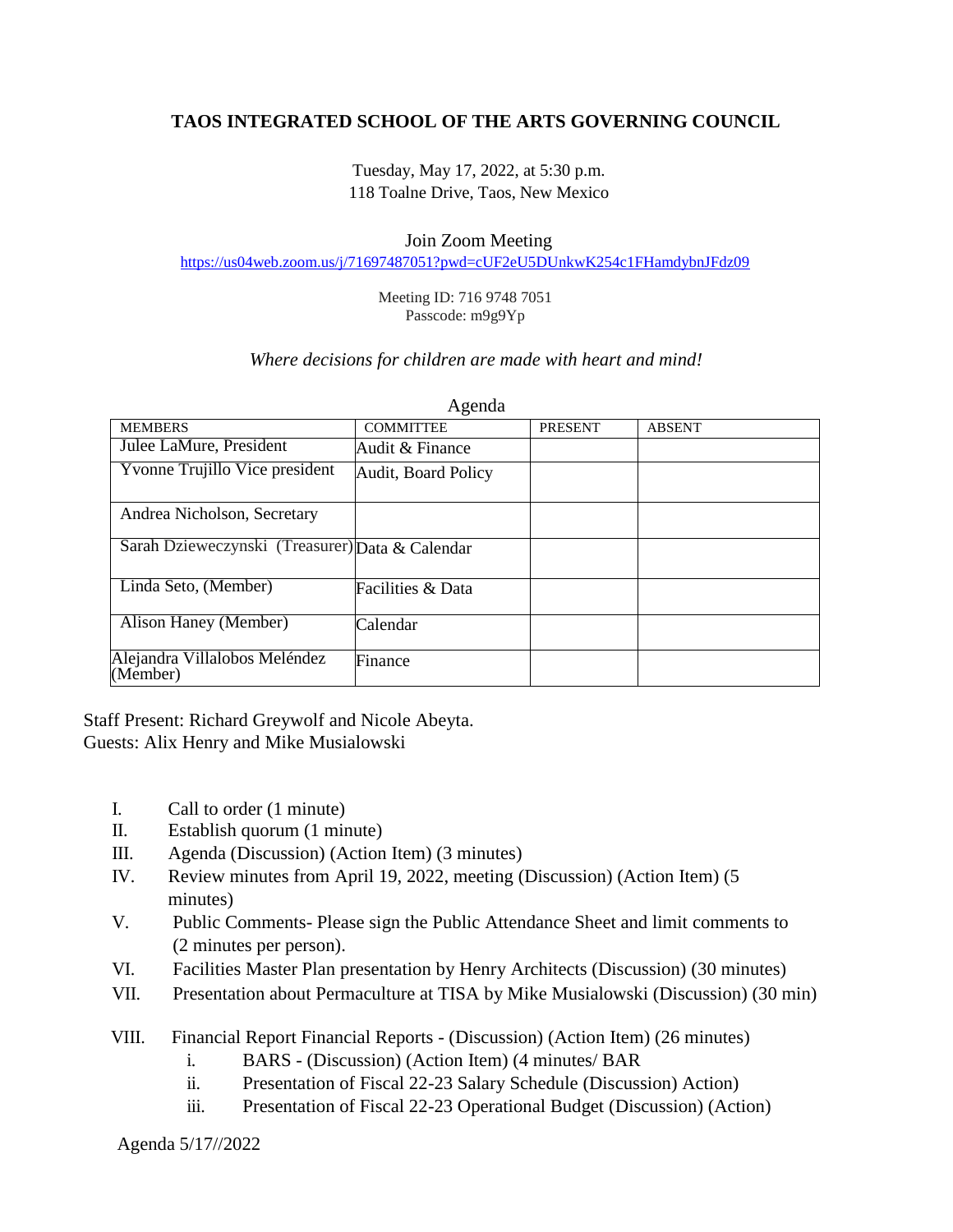- iv. BAR near year-end approval (Discussion) (Action)
- IX. Second Reading of Black Education Act. (5 minutes)
- X. Announcements (2 minutes)
- XI. Presentation of IDEA B(Discussion) (Action)
- XII. Re-approval of 2022-23 Academic Calendar (Discussion) (Actions)
- XIII. Report from Equity Council (Discussion) (3 minutes)
- XIV. Committee Reports (10 minutes)
	- Audit
	- Finance
	- Calendar
	- Data (Data Report from Elementary grades)
	- Facilities (report from facilities)
- XV. Director's Report: (5 minutes)
- XVI. Items for next month's agenda (Discussion) (2 minutes)
- XVII. Review date of next meeting: (1 minute)
- XVIII. Adjournment (Action Item) (1 minute)

*If you are an individual with a disability who is in need of a reader, amplifier, qualified sign language interpreter, or any other form of auxiliary aid or service to attend or participate in the hearing or meeting, please contact Rich Greywolf at 575- 779-9311 least one (1) week prior to the meeting or as soon as possible. Public documents, including the agenda and minutes, can be provided in various accessible formats. Please contact Rich Greywolf at 575-779-9311 if a summary or other type of accessible format is needed.*